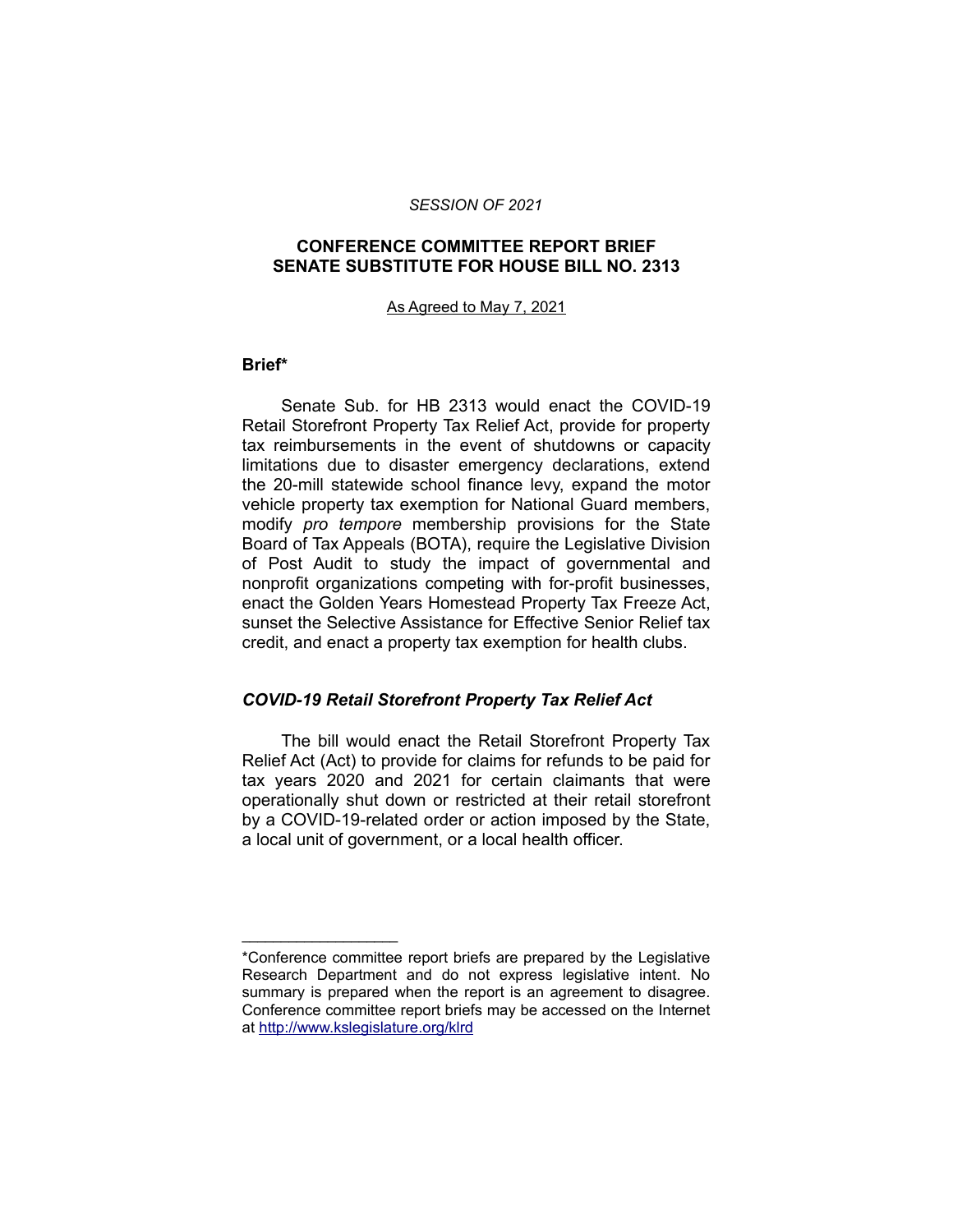### *Refund Amounts*

The refund would be equal to 33 percent of 1/365 of the amount of taxes levied for every day the business is shut down and 1/365 the amount of taxes levied multiplied by the percentage capacity limitation for every day the business is required to operate at a limited capacity. A day would be considered either a day shut down or a day restricted.

"Restricted" would be defined to mean any occupancy limitation, limitation on periods of operation, or the exertion by any governmental entity of other significant control on business resources or functionality related to the COVID-19 pandemic.

#### *Eligible Claimants*

The bill would require claimants to be for-profit businesses in operation as of July 1, 2019, and March 1, 2020, and filing a 2019 tax return with annual revenues between \$10,000 and \$2,500,000 in 2019, with less gross revenue, including any COVID-19-related local, state, or federal funding, in 2020 or 2021 than in 2019. Businesses would not be permitted to be claimants if they received more than a total of \$150,000 in prior COVID-19-related local, state, or federal funding, or any combination thereof.

Eligible claimants would not include grocery stores, pharmacies, hardware stores or home improvement businesses, retail liquor stores, manufacturers and food processors, schools from pre-kindergarten through postsecondary, hospitals, physicians, surgeons, psychologists, psychoanalysts, property management and real estate services, professional services, agricultural and aquaculture producers, hosts or operators of vacation or short-term rental units, passive businesses, financial businesses primarily engaged in the business of lending, cable companies, telephone companies, utilities, and energy production, generation, and distribution companies.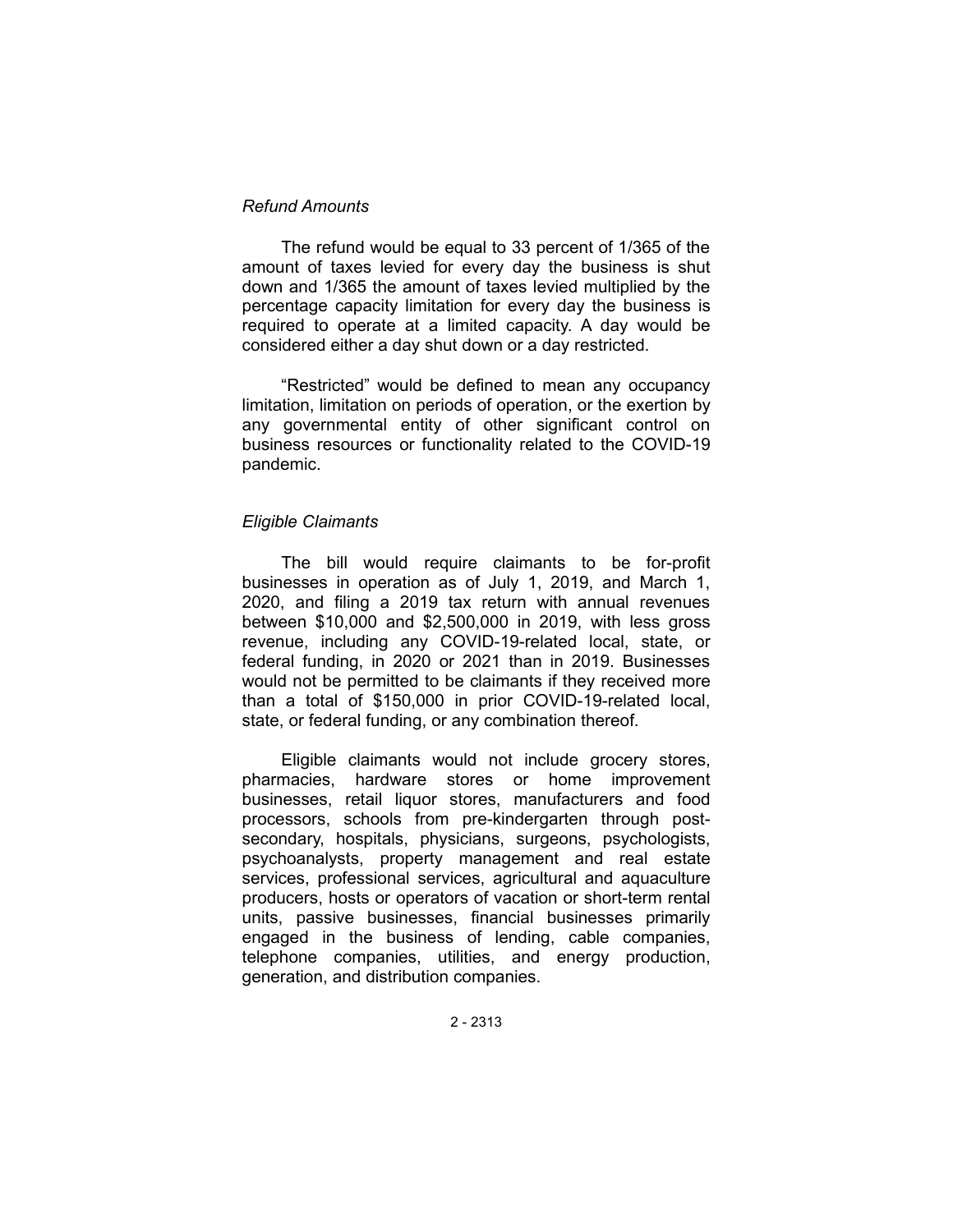Only one claimant per retail storefront would be permitted to receive a refund per tax year. "Retail storefront" would be defined to be real property where the claimant conducts retail sales through customers' physical, on-site presence and may consist of part of a multi-purpose or multiretail storefront building.

### *Additional Provisions*

The Act would require claims to be filed with the Department of Revenue on or before June 15, 2022, in order to be paid or allowed. The Director of Taxation would be permitted to extend the time for filing by up to two years when good cause exists. The Act would direct the Director of Taxation to make available suitable forms for filing claims and would authorize the Secretary of Revenue to adopt rules and regulations necessary for the administration of the Act.

The Act would require claimants to provide reasonable proof of eligibility for a refund to the Director of Taxation, including information concerning taxes levied and rent paid. The Act would permit the amount of any claim to be applied to outstanding tax liability owed by the claimant and would require a refund amount to be paid to a county treasurer to be applied to property taxes owed in the event a claimant has delinquent property taxes for tax year 2020 or 2021. Delinquent property taxes for any tax year prior to 2020 would disallow a claimant from being eligible for a refund.

The Act would provide for the disallowance of any claims filed with fraudulent intent or upon a finding that the claimant received title to the retail storefront for the purpose of applying for a refund. Filing a claim with fraudulent intent would be a class B misdemeanor and any claim paid upon a fraudulent filing would bear interest at a rate of 1 percent per month until the amount of the claim was repaid or recovered.

The provisions of the Act would be subject to informal conference and appeals to the BOTA.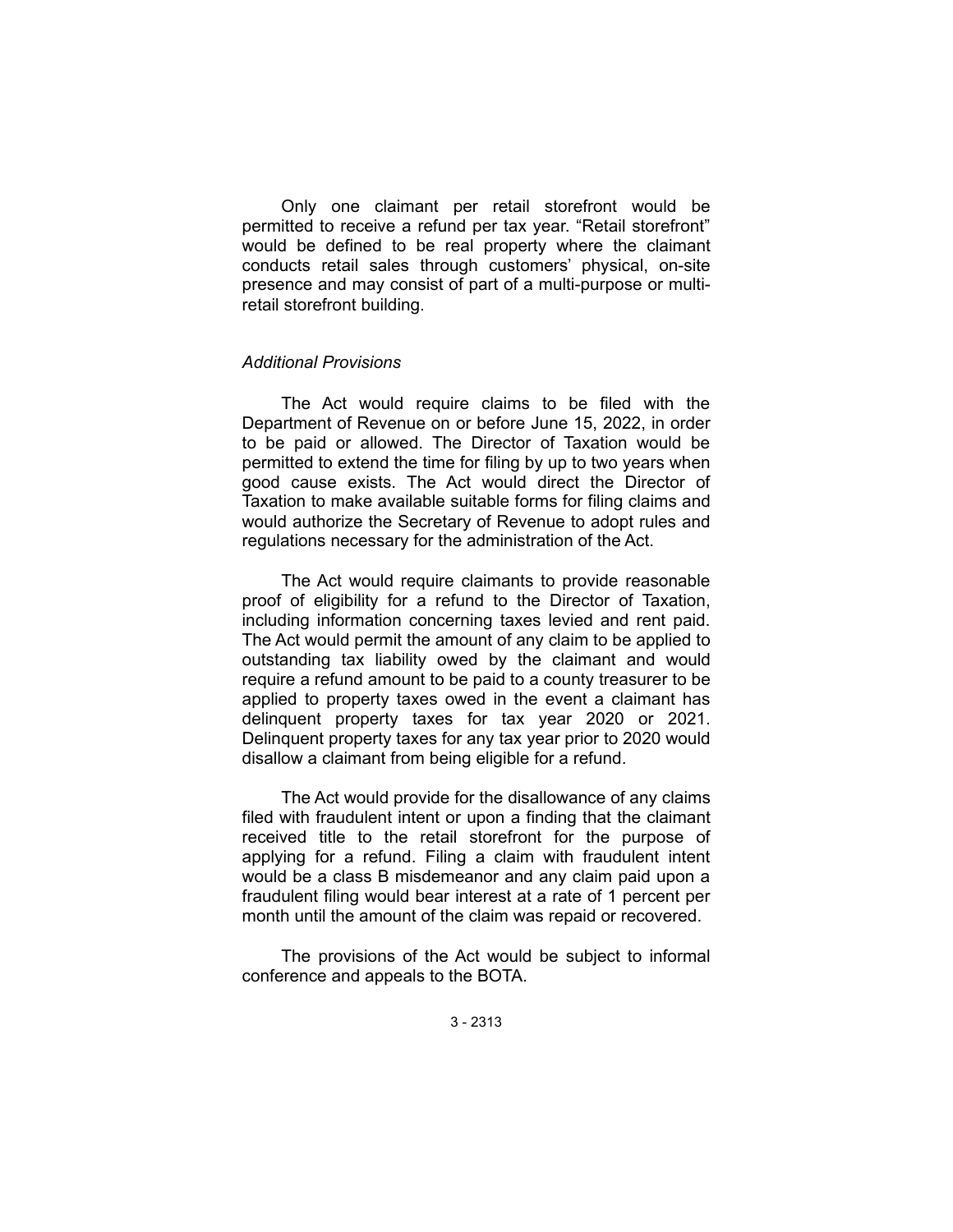Each city or county would be required to pay the State an amount equal to 33 percent of the amount of refund claims paid pursuant to the Act for property located in such city or county if the city or county issued a COVID-19-related order that is the basis for the claim.

The bill would specify that any refund amounts are exempted from Kansas income tax.

## *Disaster Emergency Declarations Property Tax Reimbursements*

Beginning January 1, 2022, the bill would provide for reimbursements from the county general fund to the owner of any building maintaining a business on the property that was shut down or limited in any capacity pursuant to a declared disaster emergency. The reimbursement would be 1/365 of the amount of taxes levied for every day the business is shut down and 1/365 the amount of taxes levied multiplied by the percentage capacity limitation for every day the business is required to operate at a limited capacity.

If the State or any political subdivision of the State, other than the county, issued the order shutting down or limiting the capacity of the business, such governmental entity would be required to reimburse the county for the cost of the reimbursement.

If the business on the property is not operated by the owner of the property, the property owner and the business operator would each be entitled to 50 percent of the reimbursement. The business operator would be permitted to assign the operator's share to the property owner as credit against any delinquent rent owed to the property owner.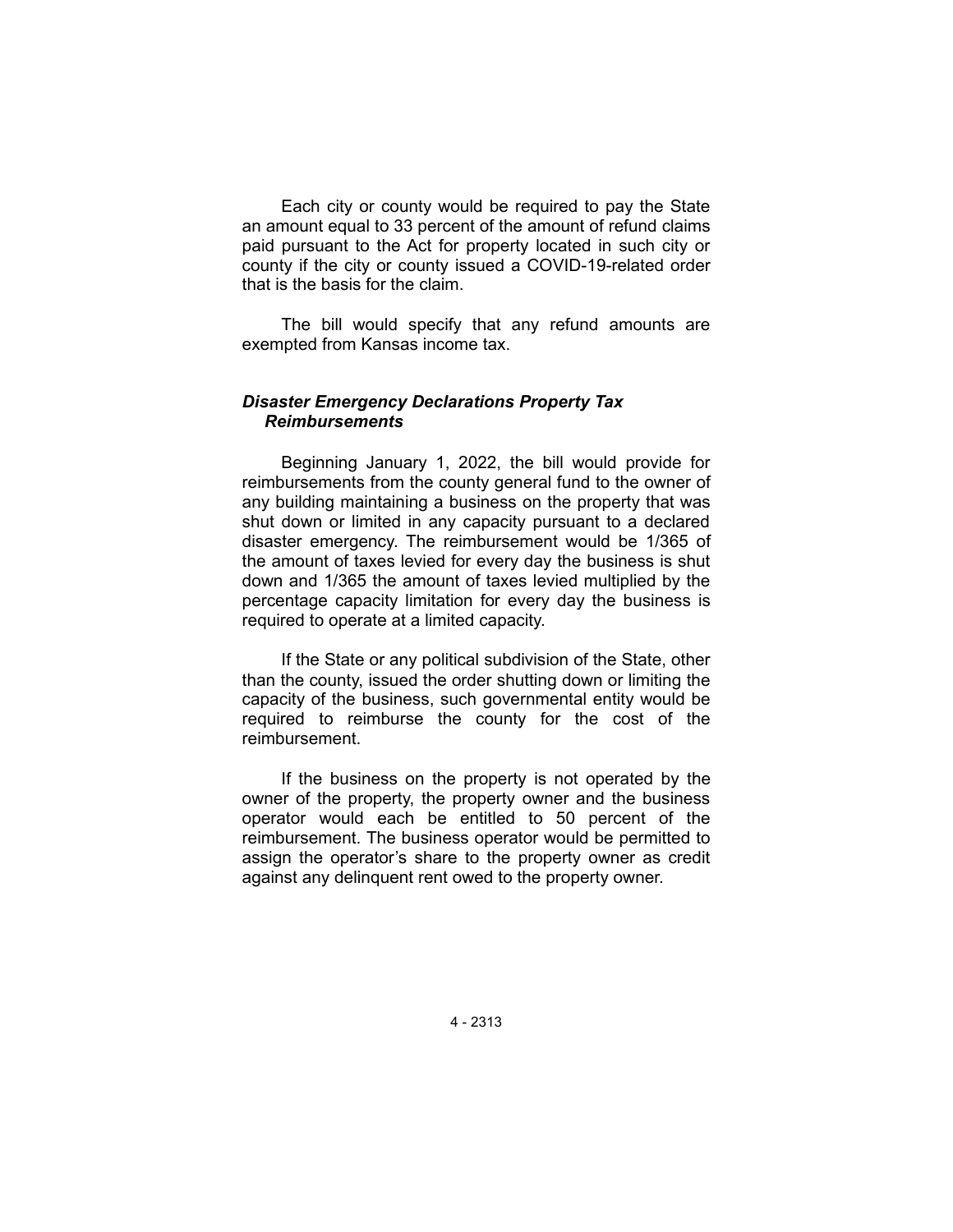### *Statewide School Finance Tax Levy*

The bill would re-authorize the 20-mill property tax levy for school years 2021-2022 and 2022-2023.

The bill would continue the exemption of residential property up to \$20,000 of its appraised valuation from the 20 mill property tax levy for taxable years 2021 and 2022.

### *National Guard Motor Vehicle Property Tax Exemption*

The bill would extend a vehicle property tax exemption for up to two motor vehicles to all current members in good standing of the Kansas Army National Guard, Kansas Air National Guard, or U.S. military reserve forces stationed in Kansas, beginning in tax year 2022. Under current law, members of the Kansas Army National Guard, Kansas Air National Guard, or Kansas reserve forces of the U.S. military receive the exemption only when stationed or assigned in Kansas under authority of Title 10 or 32 of the U.S. Code.

#### *Board of Tax Appeals Pro Tempore Membership*

The bill would provide that a *pro tempore* member of BOTA may be appointed when there is any vacancy on the Board. Current law requires two vacancies prior to the appointment of a *pro tempore* member.

## *Legislative Division of Post Audit Study*

The bill would require the Legislative Post Audit Committee to direct the Legislative Division of Post Audit to conduct a study of the impact of nonprofit organizations and governmental entities competing against for-profit businesses during calendar year 2021 and submit a final study report to the Legislature on or before January 15, 2022.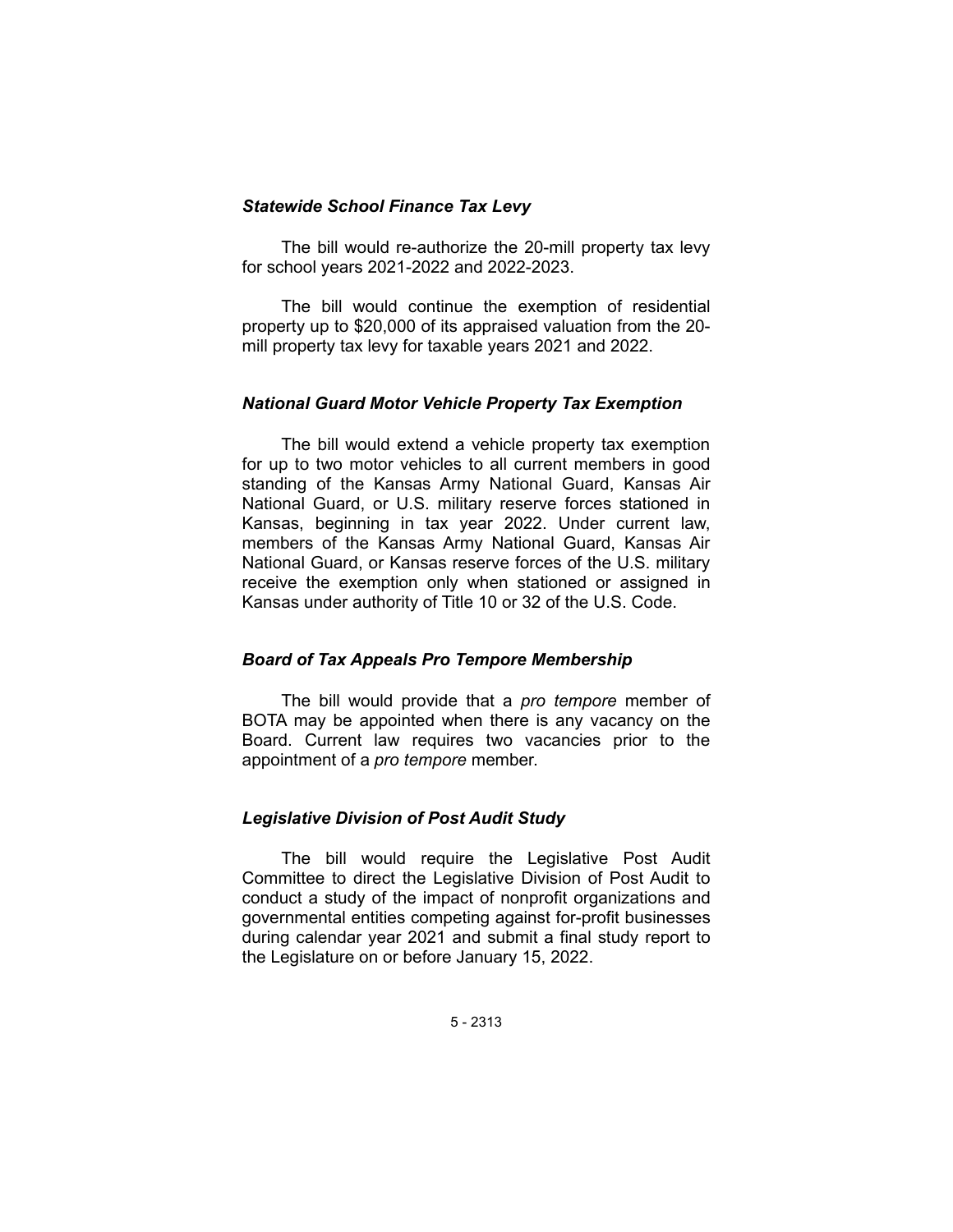### *Golden Years Homestead Property Tax Freeze Act*

The bill would establish a new property tax circuit breaker refund program beginning in tax year 2021 that would provide refunds of a portion of property taxes paid on qualifying residential homestead property equivalent to the total property tax increase over the base year. For taxpayers qualifying at the time of enactment, tax year 2020 liability would be deemed as the base year. For all other taxpayers, the base year would be the first year in which they are eligible to claim the refund provided by the refund program. The refund would be the amount of property tax in excess of the base year amount. The maximum amount of any refund under the program would be \$5,000.

To qualify for the refund program, the bill would require a taxpayer to have a household income of less than \$50,000 and be 65 years of age or older or a disabled veteran. The household income threshold would be annually adjusted according to the federal cost-of-living adjustment provided for in Section 1(f)(3) of the Internal Revenue Code.

The bill would require the value of the qualifying residential homestead property to be less than \$395,000. Qualifying taxpayers would be ineligible to claim a refund if they are seeking to claim the existing Homestead Property Tax Refund. The bill would allow surviving spouses of qualified individuals to continue in the refund program unless they subsequently remarry. The bill would require refund program claims to be filed by April 15 for refund amounts determined by the previous property tax year's liability.

Under the bill, "disabled veterans" would include Kansas residents honorably discharged from active service in any branch of the armed forces of the United States or the Kansas National Guard who have been determined to have a 50 percent permanent disability sustained while on active duty.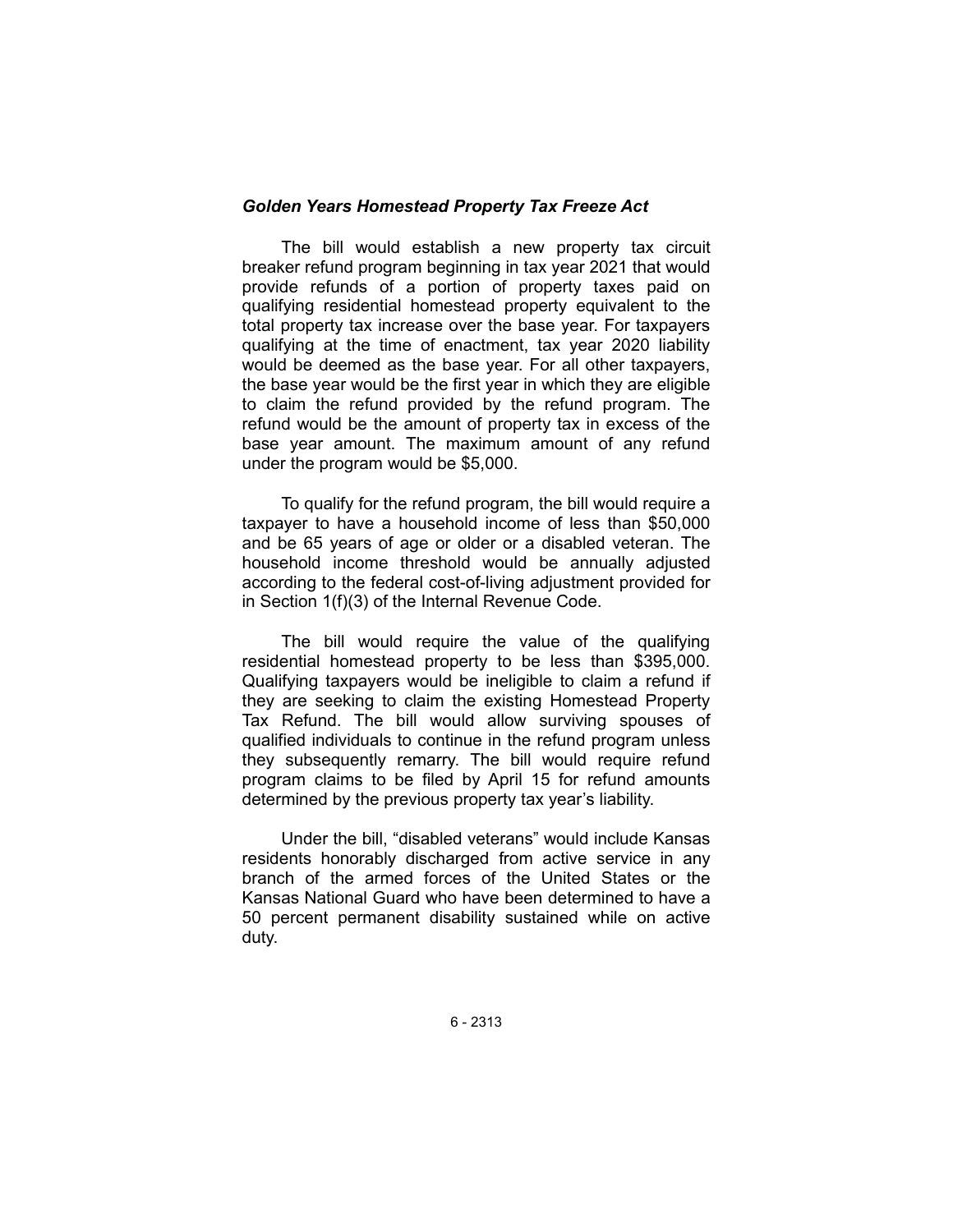Beginning with the second year of the program, the Director of Taxation would be required to send county clerks electronic records by October 1 of each year containing names of eligible claimants who have received refunds under the refund program for the prior year.

The bill would authorize the Director of Taxation to apply refunds to any state tax liability of the qualified individual or other member of the household. Remaining refunds would first be applied to any delinquent property taxes on the homestead and then to any current property tax liability.

The bill would grant the Secretary of Revenue authority to adopt rules and regulations necessary for administration of the refund program.

The Golden Years Homestead Property Tax Freeze Act would sunset at the end of tax year 2025.

# *Selective Assistance for Effective Senior Relief Sunset*

The bill would sunset the Selective Assistance for Effective Senior Relief tax credit at the end of tax year 2020.

## *Health Club Property Tax Exemption*

The bill would create, beginning in tax year 2022, a property tax exemption for all real property actually and regularly used as an owner-operated health club.

"Health club" would be defined to mean any business whose primary purpose is to offer facilities containing certain equipment for the preservation, maintenance, encouragement, or development of physical fitness in exchange for the payment of a fee that entitles the payer to use such facilities. Health clubs would exclude facilities that are primarily weight-control facilities; health spas; dance studios; martial arts or self-defense studios; tennis, racquet,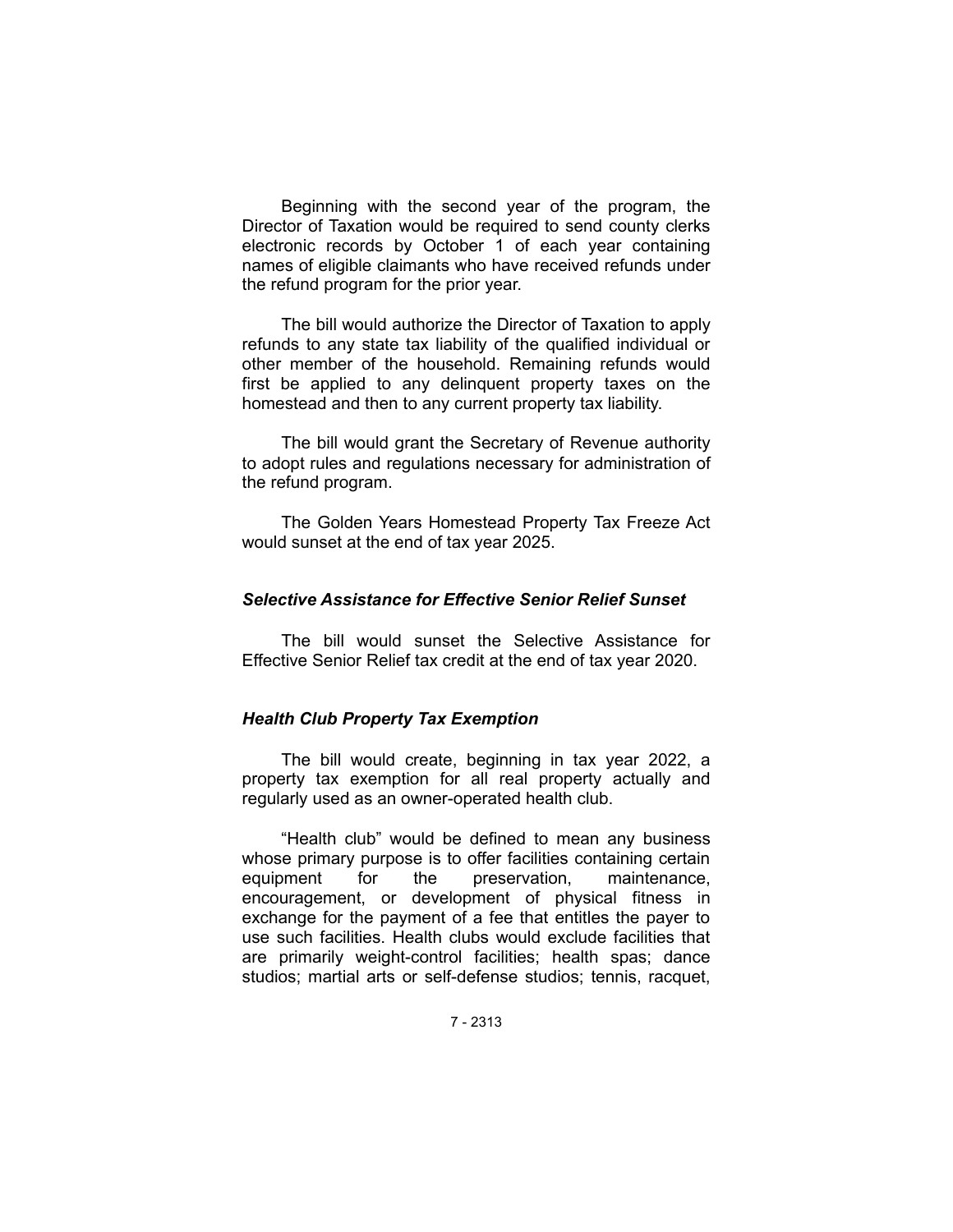or basketball facilities; swimming pools; golf clubs; or enterprises providing similar activities that do not have the preservation, maintenance, encouragement, or development of physical fitness as their primary purpose.

## **Conference Committee Action**

The Conference Committee agreed to the Senate amendments to the bill and also agreed to add a five-year sunset to the Golden Years Homestead Property Tax Freeze Program, insert the health club property tax exemption, and make the following changes to the COVID-19 Retail Storefront Property Tax Relief Act:

- Modifying the refund formula;
- Exempting the refunds from Kansas income tax;
- Clarifying the list of businesses excluded from receiving refunds;
- Providing that cities (in addition to counties) could be required to reimburse the State for portions of refunds and providing that cities and counties are responsible for reimbursement only if they issued an order shutting down or limiting the business;
- Changing the due date for claims from April 15 to June 15, 2022; and
- Including local, state, and federal aid in the gross revenue determination of a claimant's eligibility.

## **Background**

The bill was introduced by the House Committee on Veterans and Military at the request of the Enlisted Association of the National Guard of Kansas and referred to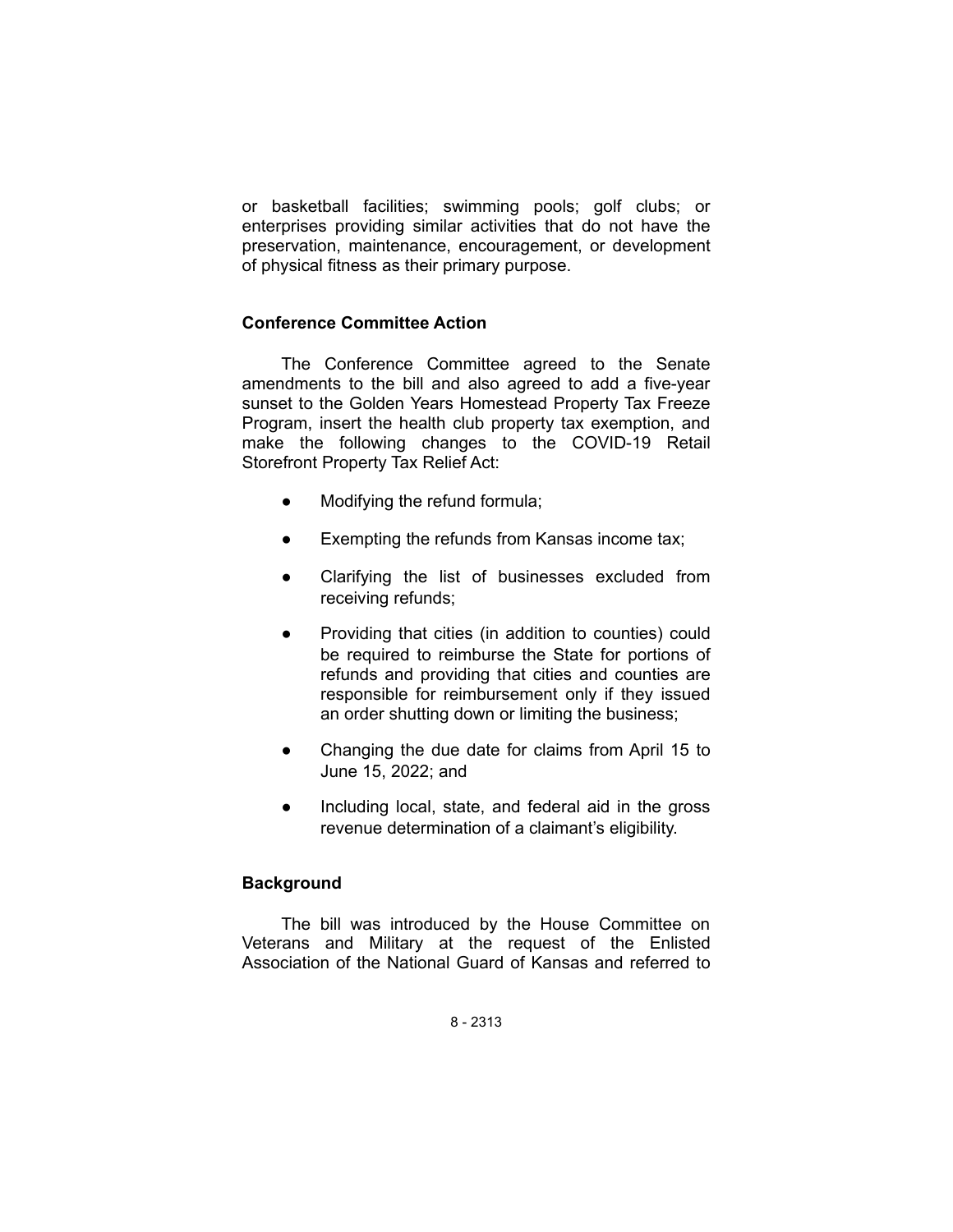the House Committee on Taxation. As introduced, it contained provisions related to the National Guard motor vehicle property tax exemption.

## *HB 2313*

### *House Committee on Taxation*

In the House Committee hearing, **proponent** testimony was provided by a representative of the Enlisted Association of the National Guard of Kansas, who stated it is unfair to provide active duty military or guard reserve members with an exemption while excluding other Kansas airmen and soldiers, given that all of them help protect Kansas.

No other testimony was provided.

### *Senate Committee on Assessment and Taxation*

In the Senate Committee hearing, **proponent** testimony was provided by two representatives of the Enlisted Association of the National Guard of Kansas, who stated the exemption is most appropriately provided to all current National Guard members.

No other testimony was provided.

The Senate Committee amended the bill to include the COVID-19 Retail Storefront Property Tax Relief Act and provisions related to disaster emergency declaration property tax reimbursements (similar to provisions in SB 149), the statewide school finance tax levy (SB 277), BOTA *pro tempore* membership, and an audit by the Legislative Division of Post Audit. [The Conference Committee retained these amendments.]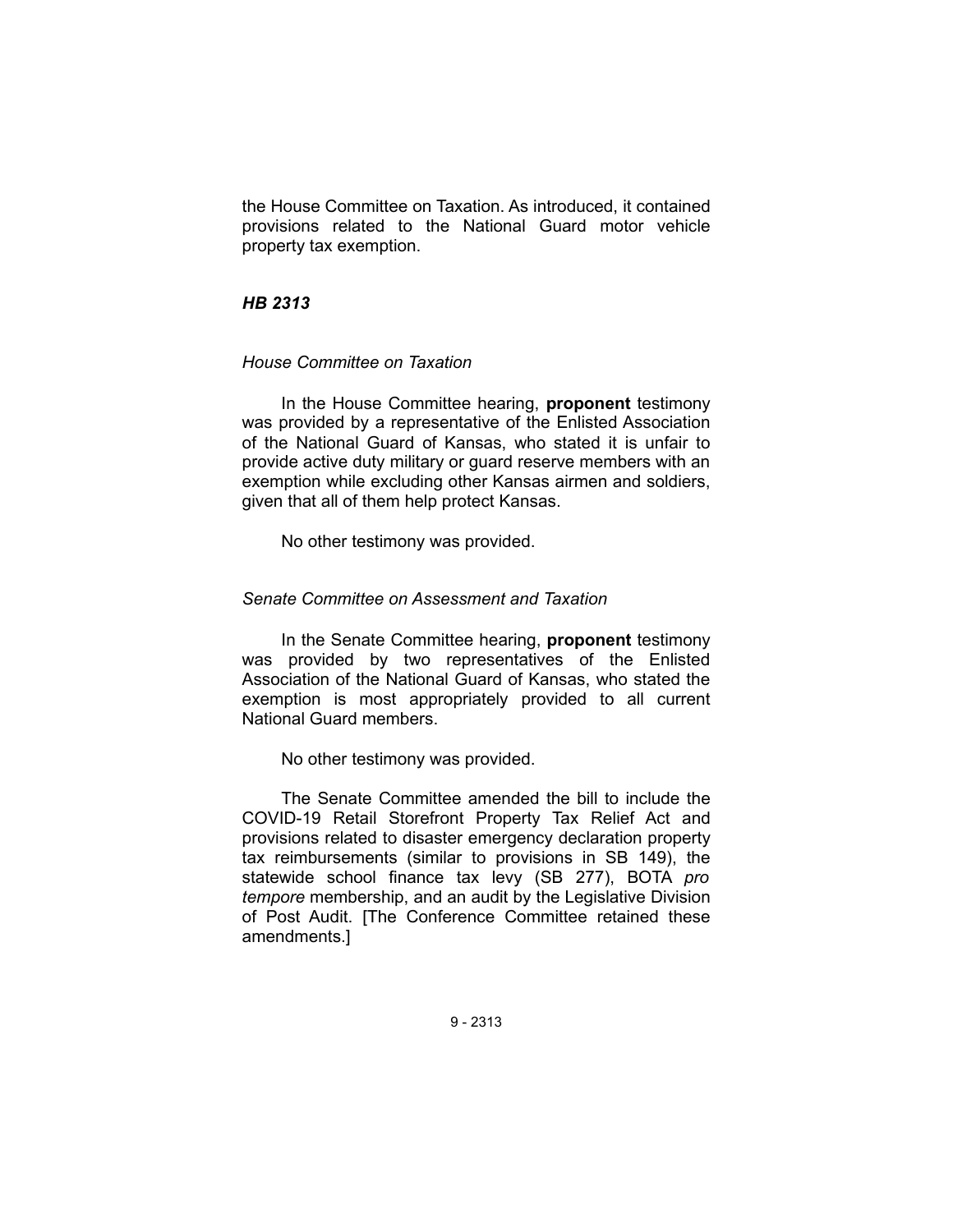### *Senate Committee of the Whole*

The Senate Committee of the Whole amended the bill to insert the Golden Years Homestead Property Tax Freeze Act and the sunset of the Selective Assistance for Effective Senior Relief tax credit. The Golden Years Homestead Property Tax Freeze Act had been introduced in SB 76.

In the Senate Committee on Assessment and Taxation hearing on SB 76, **proponent** testimony was offered by Senators Holland, Peck, and Pittman; a representative of the Kansas Association of Counties; and a private citizen. Written-only **proponent** testimony was offered by Senator Petersen, a representative of the Kansas Association of Realtors, and two private citizens. Proponents stated the bill would make property tax bills more affordable for senior citizens.

**Opponent** testimony was offered by a representative of the Kansas Chamber of Commerce, stating the bill would mask the true cost of property taxes and result in property tax shifts.

Written-only neutral testimony was offered by a representative of the Kansas Policy Institute.

### *SB 149 (Disaster Emergency Declarations Property Tax Reimbursements)*

The bill was introduced by the Senate Committee on Assessment and Taxation at the request of Representative Corbet.

### *Senate Committee on Assessment and Taxation*

At the Senate Committee hearing on the bill, **proponent** testimony was provided by representatives of the Kansas Chamber of Commerce and the Kansas Restaurant and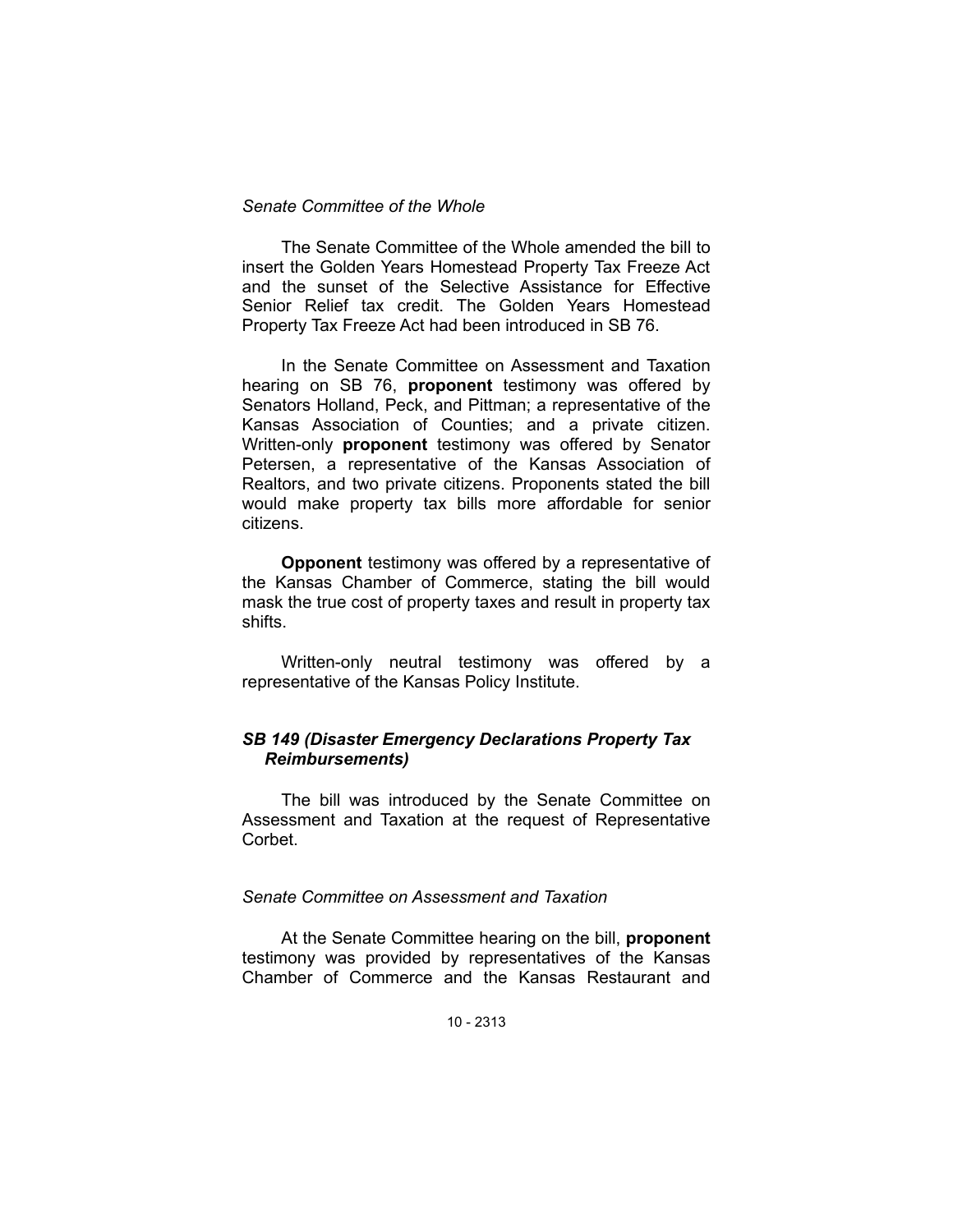Hospitality Association. Written-only **proponent** testimony was provided by Representative Corbet and a private citizen. Proponents stated the bill would reimburse business owners for property taxes attributable to times when the businesses were shut down due to governmental orders.

**Opponent** testimony was provided by a representative of the Kansas Association of Counties. Written-only **opponent** testimony was provided by a representative of the Kansas Legislative Policy Group. Opponents stated the bill would place an undue burden on county budgets.

Written-only neutral testimony was provided by a representative of the League of Kansas Municipalities.

## *SB 277 (Statewide School Finance Tax Levy)*

The bill was introduced by the Senate Committee on Ways and Means at the request of Senator McGinn.

## *Senate Committee on Assessment and Taxation*

At the Senate Committee hearing on the bill, **proponents** included Representative Jennings and representatives of United School Administrators of Kansas, USD 204 Bonner Springs, USD 252 Southern Lyon County, and USD 232 De Soto. Written-only **proponent** testimony was provided by representatives of the Kansas Association of School Boards and the Kansas State Board of Education. Proponents stated the statewide mill levy was necessary to finance schools and also requested certain date changes related to SB 13.

Neutral testimony was provided by a representative of the League of Kansas Municipalities.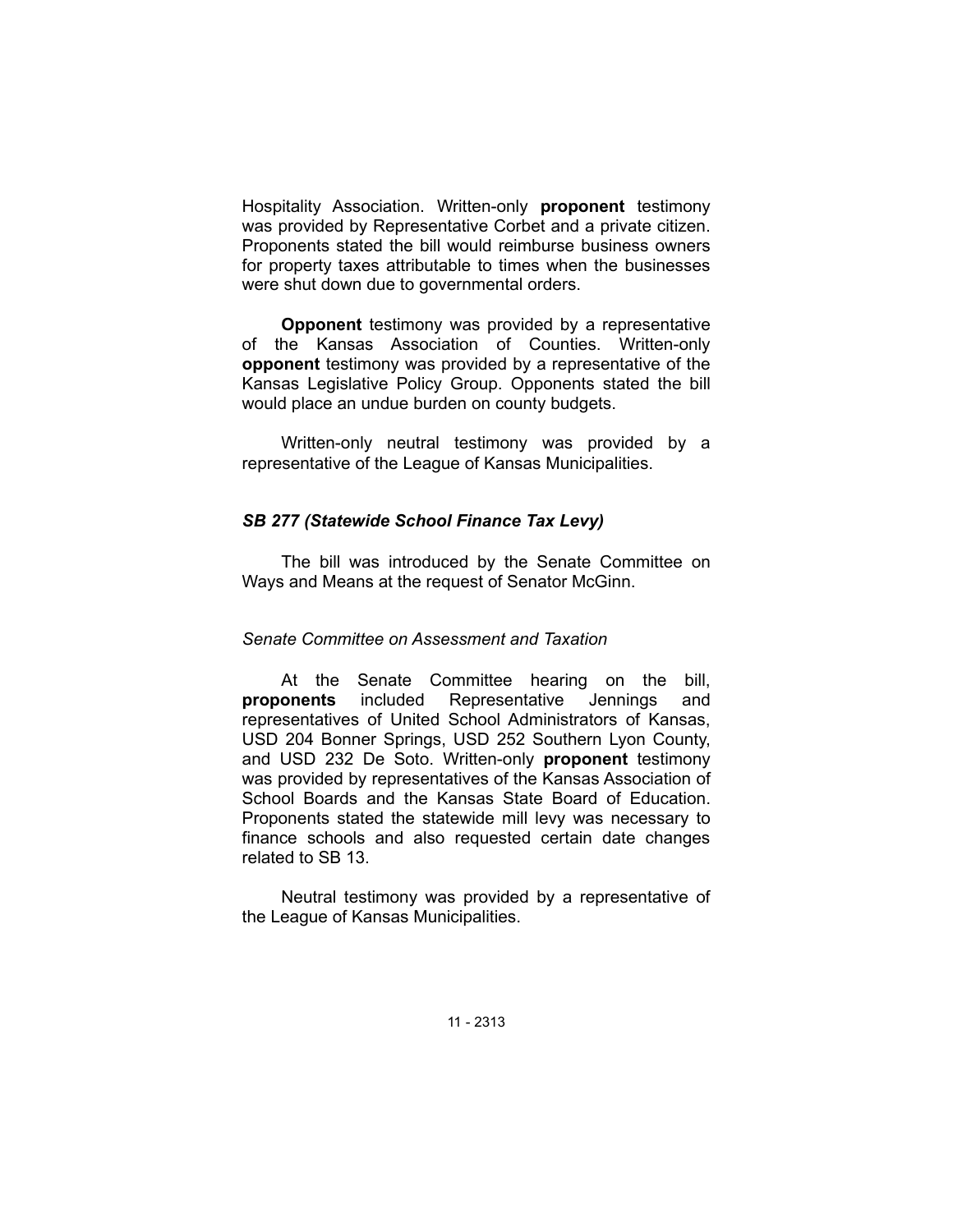## *HB 2445 (Health Club Property Tax Exemption)*

The bill was introduced at the request of the House Committee on Taxation.

# *House Committee on Taxation*

At the House Committee hearing on the bill, **proponents** included representatives of the Kansas Health and Fitness Association and the Kansas Chamber of Commerce. **Proponents providing writtten-only testimony** included representatives of Club Woodside, Opti-Life Vitality Club and Spa, and the International Health, Racquet and Sportsclub Association. Proponents stated the bill would allow privately owned health clubs to effectively compete with public and nonprofit health facilities.

**Opponent** testimony was offered by representatives of the Kansas Association of Counties and the League of Kansas Municipalities. Written-only **opponent** testimony was provided by representatives of the cities of Manhattan, Merriam, Mission, Prairie Village, and Westwood Hills. Opponents stated the bill would shrink the property tax base and increase the property tax burden on properties that were not exempt.

## **Fiscal Information**

## *COVID-19 Retail Storefront Property Tax Relief Act*

A revised fiscal estimate for the Conference Committee agreement on the COVID-19 Retail Storefront Property Tax Relief Act was not immediately available.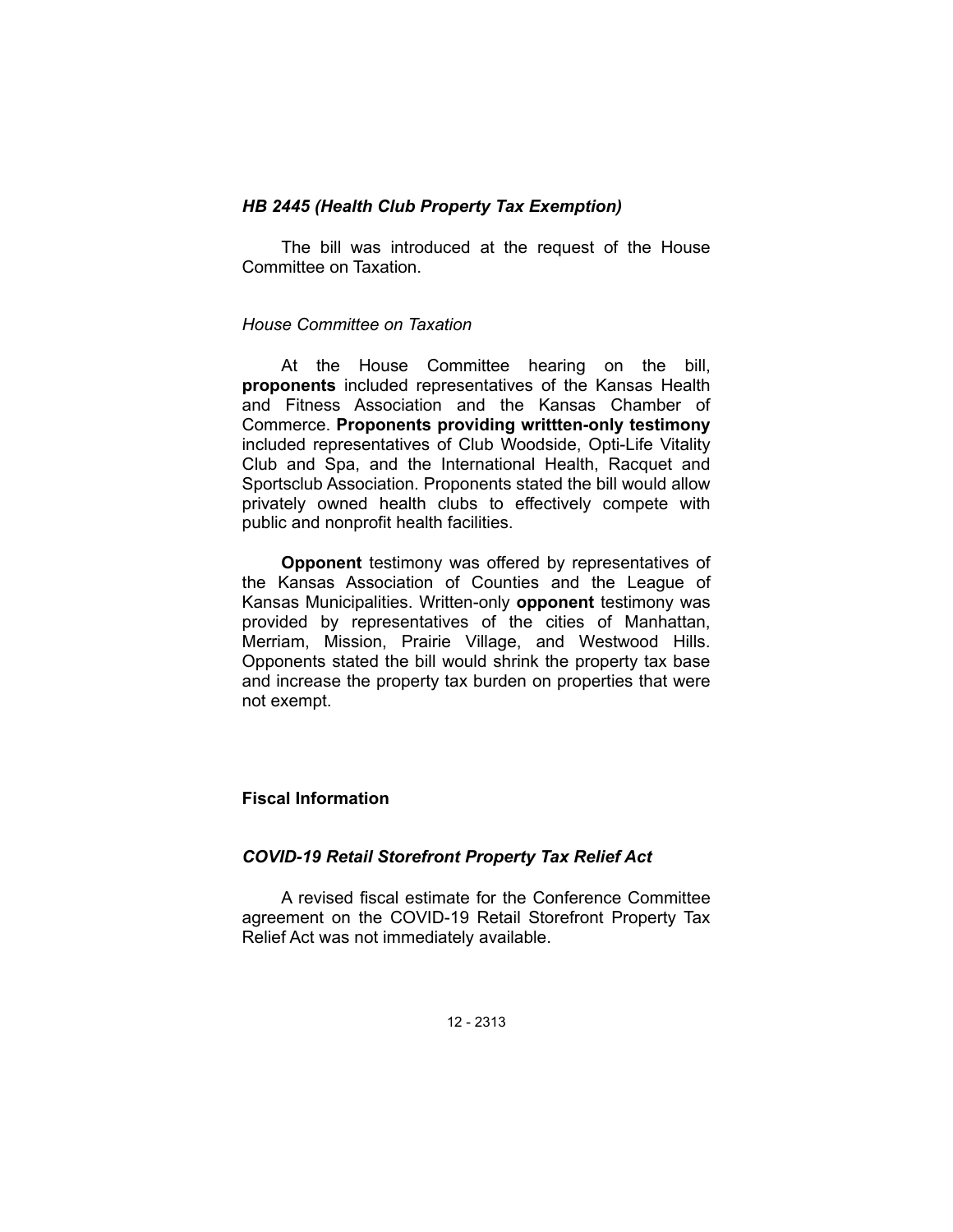## *Disaster Emergency Declarations Property Tax Reimbursements*

According to information provided by the Department of Revenue on April 27, 2021, the Department is unable to estimate the impact of future emergency declarations.

## *Statewide School Finance Mill Levy*

According to the fiscal note prepared by the Division of the Budget on SB 277, revenues from the 20-mill statewide property tax are estimated to be \$752.4 million in FY 2022 and \$770.6 million FY 2023. Enactment of the bill is reflected in *The FY 2022 Governor's Budget Report*.

### *National Guard Motor Vehicle Property Tax Exemption*

According to the fiscal note prepared by the Division of the Budget on HB 2313 as introduced, the Department of Revenue indicates enactment of the bill could reduce state revenues by as much as \$27,288 for FY 2022, with \$18,192 from the Educational Building Fund and \$9,096 from the State Institutions Building Fund, and would also decrease revenues to local governments that levy property tax by an amount not calculated by the Department. The bill would require \$720 for Department administrative costs from the State General Fund for FY 2022. Any fiscal effect associated with HB 2313 as introduced is not reflected in *The FY 2022 Governor's Budget Report*.

## *Golden Years Homestead Property Tax Freeze Act and Selective Assistance for Effective Senior Relief Sunset*

According to information provided by the Department of Revenue on March 4, 2021, the Department estimates the enactment of these two provisions will reduce state revenues by \$1.03 million in FY 2022, \$6.92 million in FY 2023, and